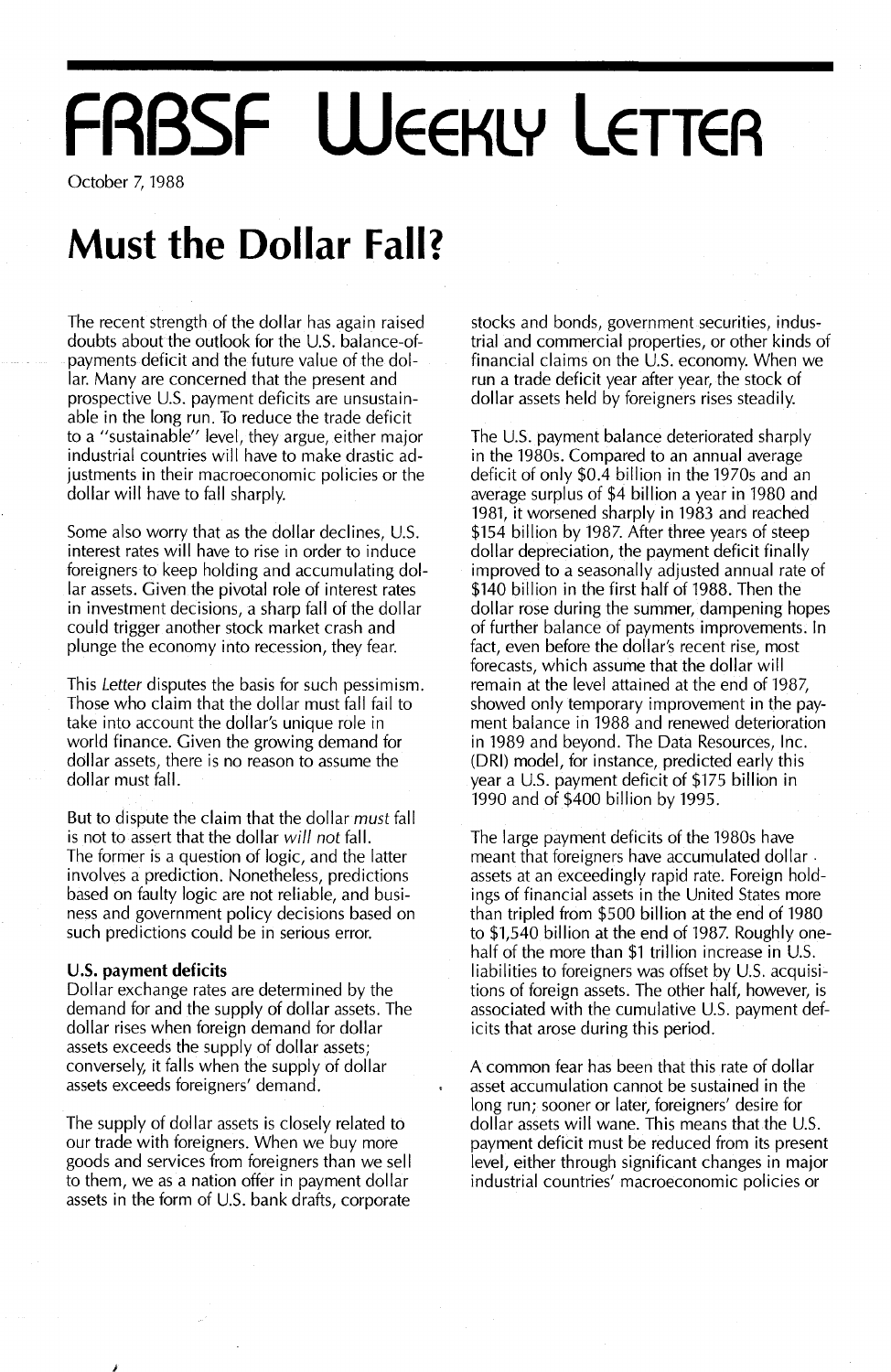## **FRBSF**

through a precipitous decline in the value of the dollar.

#### **An anchor for the dollar?**

This line of thinking has led to the view that the long-run value of the dollar-absent macroeconomic policy changes—depends on foreigners' willingness to accumulate dollar assets in the long run. The short-run value of the dollar can be supported by providing attractive interest rate differentials, official exchange market interventions, or even official pronouncements of intentions to insure exchange rate stability. But, according to this view, eventually the dollar must sink to its long-run sustainable level.

In search of this long-run anchor for the dollar, three alternative approaches have been suggested. The first may be called an *absolute limit* approach. It is based on the idea that ultimately foreigners will be so satiated with dollar assets that they will stop accumulating such assets altogether. At that point, the U.s. payment deficit must disappear. Hence, the long-run sustainable value of the dollar, according to this view, is one that will in time reduce the U.S. payment deficit to zero.

The second may be called a *relative limit* approach. It acknowledges that as world wealth grows, foreigners will continue to add to their dollar asset holdings. However, foreigners will not hold more than a proportion of their wealth in dollar assets. That proportion, coupled with the growth in world wealth, establishes the limit on the U.S.' ability to finance its payment deficits. Assuming that world wealth grows at the world real interest rate, simple algebra suggests that except for interest payments on the outstanding debt to foreigners, the U.S. payment deficit must be reduced to zero.

The third approach postulates an *ability-to-pay* test. Clearly, no country, not even the U.s., can pay more than a fraction of its income to service its debt. Proponents of this approach argue that if the current differential between U.S. and foreign interest rates implies an expected future rate of dollar depreciation too slow to bring about significant reductions in future U.S. payment deficits, then the U.s. interest payment on its foreign debt will continue to rise rapidly. Given reasonable assumptions about U.S. income growth, this

J

could imply an ever-rising U.s. debt service-toincome ratio-an obviously unrealistic expectation. According to this view, then, the dollar must decline faster than markets currently expect.

#### WiII-o'**-the-wisp**

Despite their intuitive appeal, these approaches are fundamentally faulty. All three assume persistent irrationality in the foreign exchange market: if only the market were cognizant of the long-run unsustainability of the U.S. payment deficit, the dollar would fall quickly and sharply. Admittedly, the stock market crash last October has shaken confidence in market rationality. But there is no theoretical basis nor empirical evidence to suggest that financial markets in general and the foreign exchange market in particular are persistently irrational.

In addition to this general problem, each approach has its own flaws. The absolute limit approach does not recognize the unique role of dollar assets in world finance. Because the dollar is universally accepted as a means of international payment, dollar assets serve as an international store of value to an extent unmatched by any other asset. Moreover, the breadth, depth, and resilience of U.S. financial markets provide dollar assets a degree of liquidity not available with other assets. There always will be a large and growing demand for dollar assets as world wealth expands.

Although the relative limit approach does recognize a growing demand for dollar assets, it fails to take into account the accelerating international integration of financial markets. Communications technology has made information instantly accessible to investors in major cities around the world. Governments have removed restrictions on capital flows in one country after another. Increasingly, foreign investors are diversifying their assets internationally, primarily by acquiring dollar assets. Until this process of international financial integration is completed and financial markets are fully integrated worldwide, the ratio of dollar assets to total world wealth will continue to rise. Admittedly, in the long run, this ratio will not rise without limit, but for most business and government policy decisions, it is not the long run, but the medium run, that counts.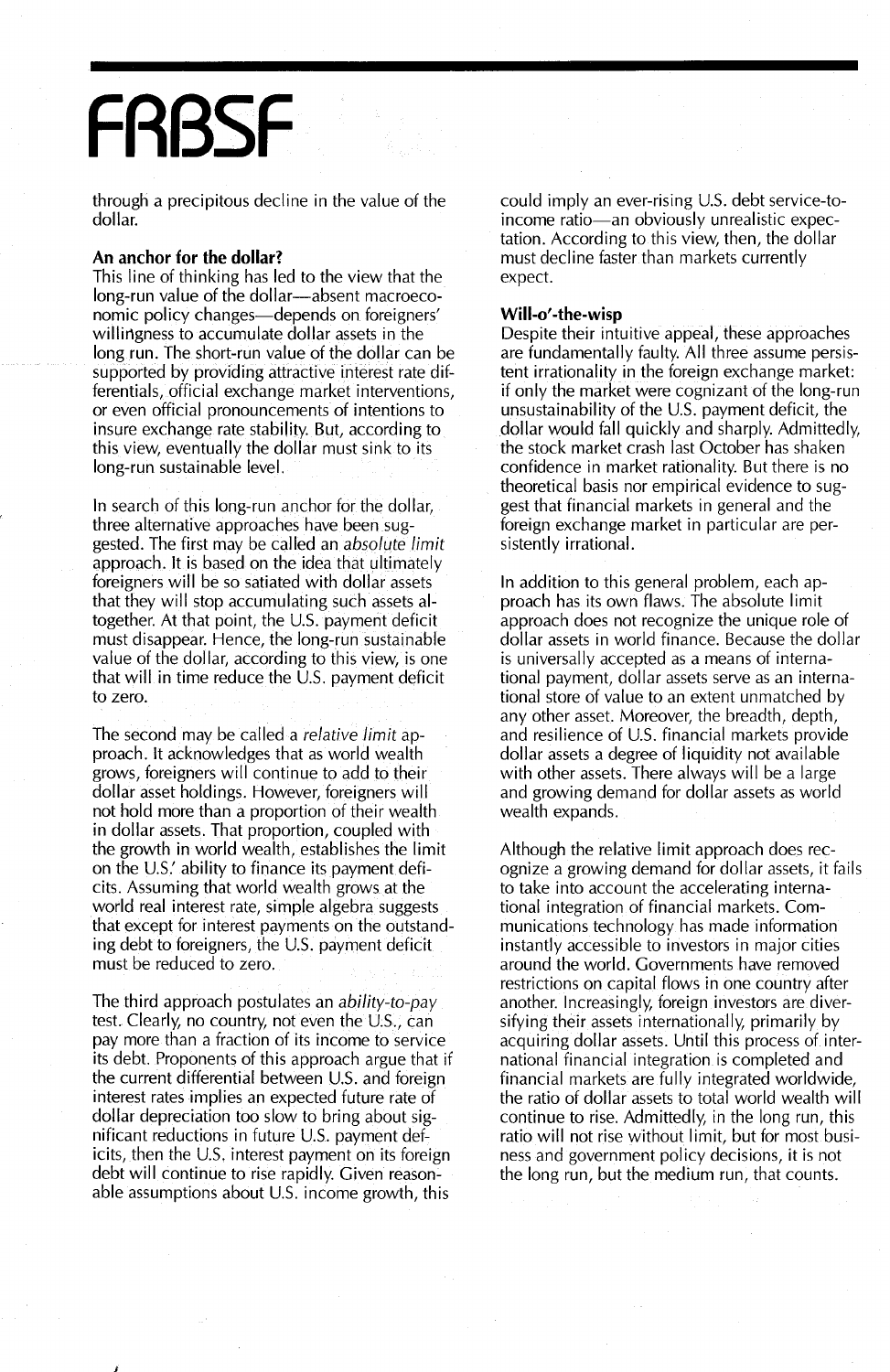Finally, the ability-to-pay approach relies solely on adjustments in exchange rates to reduce payment imbalances and ignores all other possible market adjustments, such as changes in income, prices, interest rates, consumer preferences, and/ or business investment strategies. Such an approach depends on current conditions to stay unchanged indefinitely and therefore, is not likely to be a reliable forecast. It is this type of analysis that led theorists in the early 19th century to predict perpetual world poverty and in the mid-1970s to forecast world hunger and exhaustion of world petroleum and other natural resources. Fortunately, the market won, and the theorists lost.

In short, the view that the dollar must fall if the U.S. payment deficit continues to rise is based on a shaky foundation. It ignores the rising world demand for dollar assets associated with expanding world wealth and increasing integration of world financial markets. So long as the U.S. continues to manage its economy with prudence by preventing runaway inflation, reducing budget deficits, and refraining from imposing foreign trade and investment restrictions, the U.S. may not face in the medium run any effective constraints on the external financing of its payment deficits.

#### Policy implications

The presence of a large world demand for dollar assets means a powerful market mechanism at work to finance U.S. payment deficits, comparable to that which insures the smooth functioning of inter-regional payment flows and adjustments within a country. A relatively small rise in U.S. interest rates in response to strong growth in domestic demand may be sufficient to ensure external financing of the resultant increase in the U.S. payment deficit. As world financial markets become more integrated, the responsiveness of international capital flows to changes in international interest-rate differentials will increase over time, making it even easier for the U.S. to finance its external deficits without drastic adjustments in its macroeconomic policies.

Whether the demand for dollar assets will indeed be large enough to meet the supply of dollar assets is an empirical question that the foregoing analysis cannot answer. However, the recent

strength of the dollar suggests continued strong demand. Given the rate of growth in world wealth and the accelerating pace of financial market integration, it is quite likely that this demand will grow rapidly enough to support the expected persistent U.s. payment deficit.

This judgment implies that in the medium run the persistent U.S. payment deficit is not the sword of Damocles hanging over the U.S. economy, as is generally thought, but a sword supported by a large cushion of world asset demand. Consequently, the U.S. monetary authorities should be able to concentrate on restraining domestic inflation, free from the gnawing fear that monetary restraint now might precipitate a "free fall" of the dollar, soaring U.s. interest rates, another stock market crash, and a plunge into recession later.

In the short run, monetary restraint would cause the dollar to rise and the U.S. payment deficit to worsen. However, monetary restraint also would reduce domestic spending and lessen domestic inflationary pressures, leading to an improvement in the U.S. payment balance. The net outcome of these two influences may be further deterioration in the U.S. payment balance, but the magnitude of the net deterioration is not likely to be significant compared to the growing world demand for dollar assets.

The bottom-line of all this is that there is no reason to think that the dollar must fall in the face of continued large and probably rising U.s. payment deficits. Moreover, given the high sensitivity of this demand to relative asset returns, the monetary authorities of major industrial countries are in a strong position to maintain dollar stability through coordination of their policies. However, exchange rate stability combined with unchanged fiscal policies in the United States and abroad would mean indefinite world financing of U.S. payment deficits and continued growth of U.S. debt to foreigners. Whether this situation is in the long-run interest of both the United States and the rest of the world is a question policymakers must answer.

#### Hang-Sheng Cheng Vice President, International Studies

Opinions expressed in this newsletter do not necessarily reflect the views of the management of the Federal Reserve Bank of San Francisco, or of the Board of Governors of the Federal Reserve System.

Editorial comments may be addressed to the editor (Barbara Bennett) or to the author.... Free copies of Federal Reserve publications can be obtained from the Public Information Department, Federal Reserve Bank of San Francisco, P.O. Box 7702, San Francisco 94120. Phone (415) 974-2246.